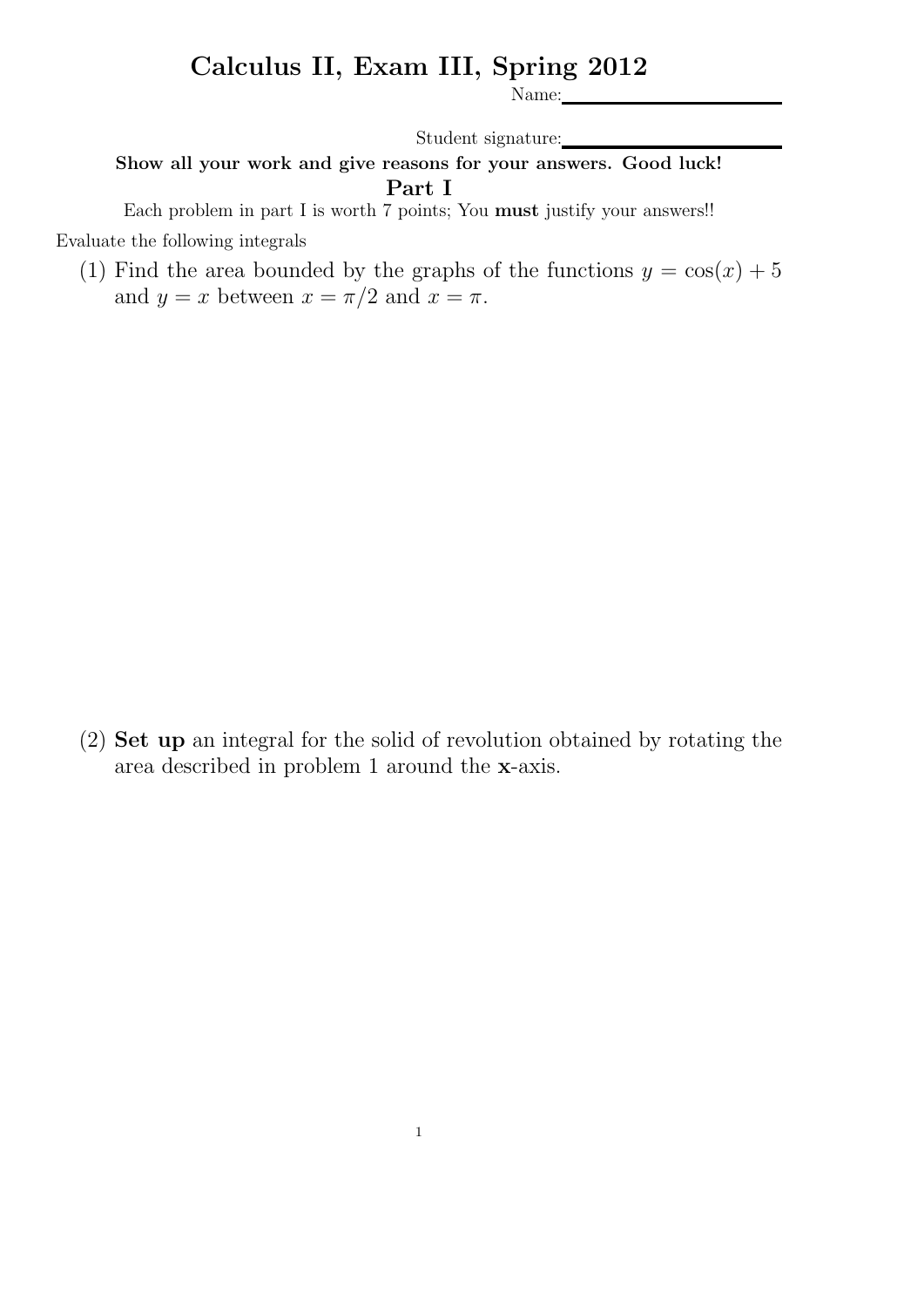(3) Set up an integral for the solid of revolution obtained by rotating the area described in problem 1 around the y-axis.

(4) Determine if the improper integral  $\int_1^\infty$ 1  $\frac{1}{x^2} dx$  is convergent or divergent. If it is convergent, evaluate the integral.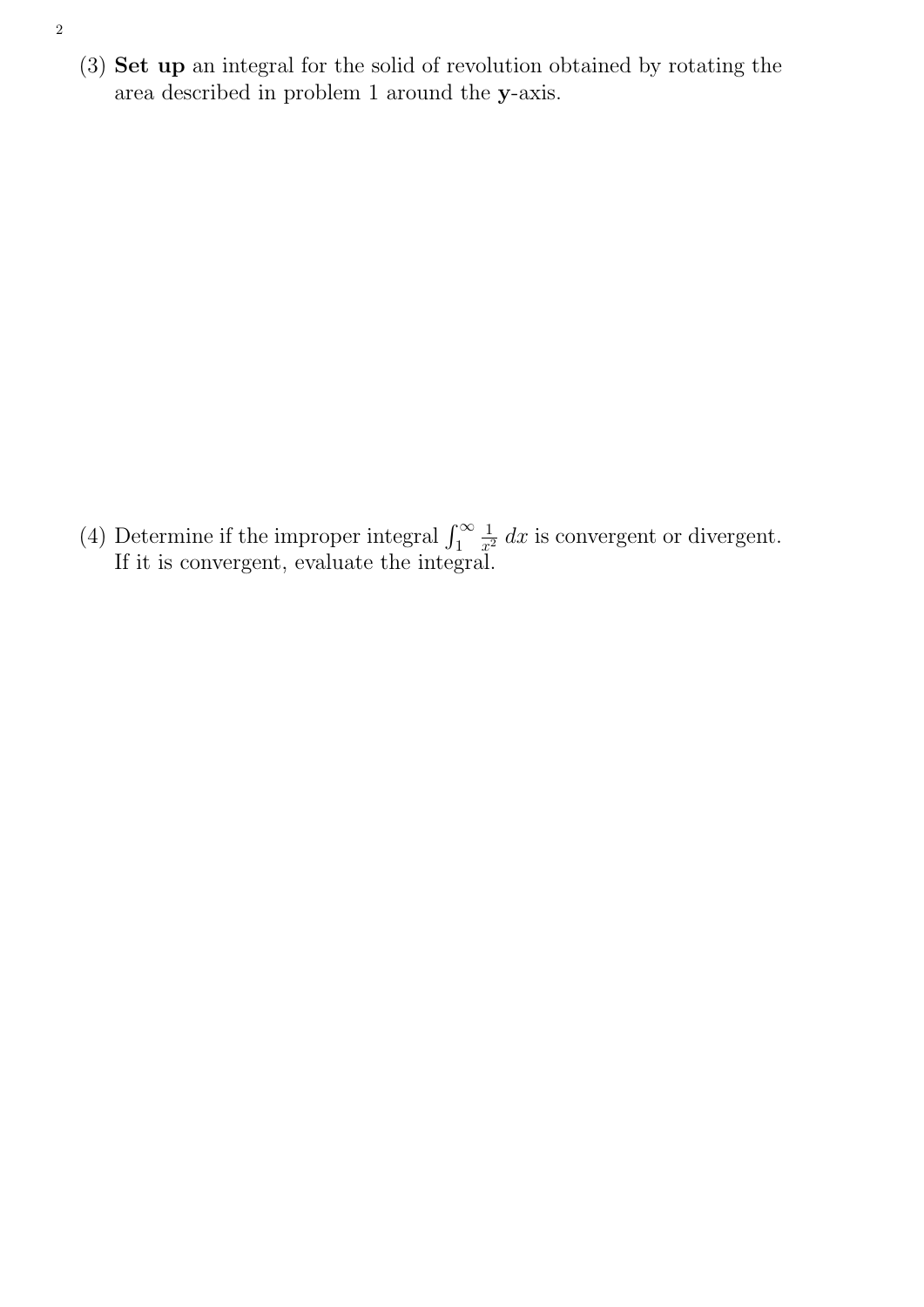(5) Find the arc length of the curve  $\vec{r}(t) = \langle \sin(t), \cos(t) \rangle$  for  $\pi/2 \leq t \leq \pi$ .

(6) Set up an integral for the arc length of the graph of the function  $y = f(x) = (x^2 + 1)^3$  for  $0 \le x \le 1$ .

(7) Find the work done in moving a mass of  $7 kg$  a distance of  $2m$  horizontally and  $3 m$  vertically upward.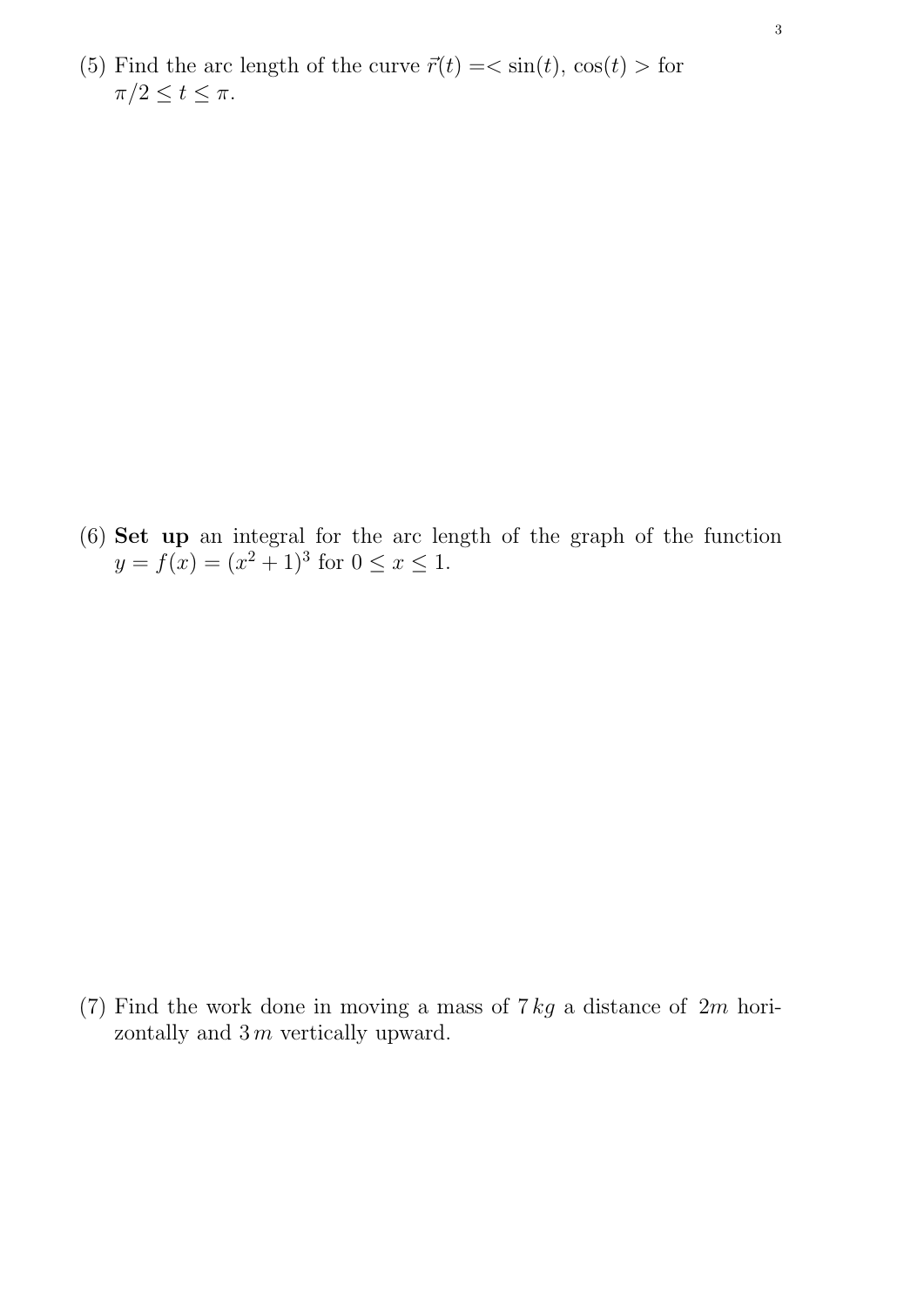## Part II

Each problem in part II is worth 13 points. Justify all your work for full credit!!

In the next two problems set up integrals for the volume of the solid obtained by rotating the area bounded by  $y = f(x) = x^3 + x + 3$ ,  $y = g(x) = \sin(x)$ ,  $x = 0$  and  $x = \pi/2$  about the indicated axis.

1. Rotate about the line  $x = -2$ .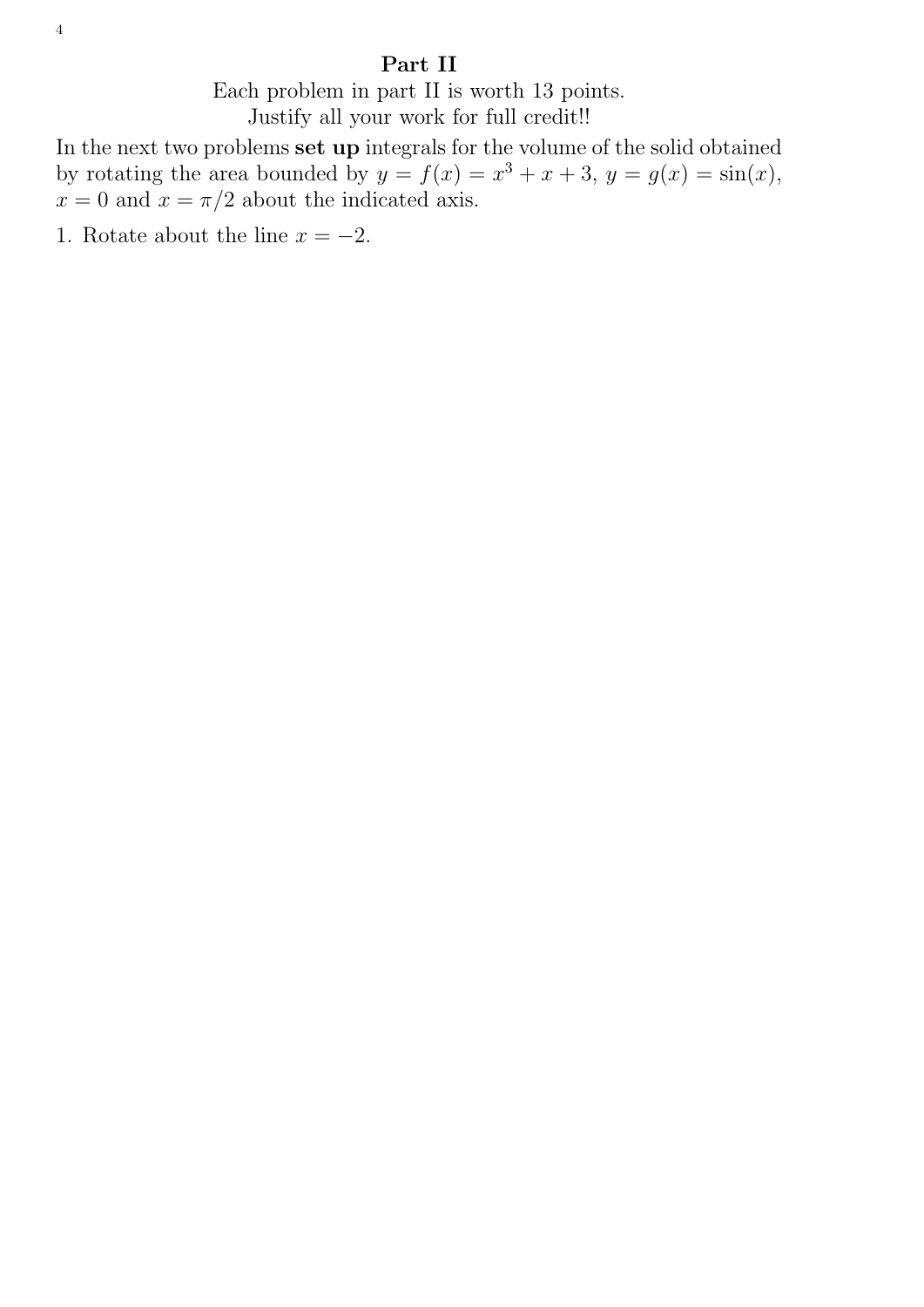2. Rotate the above region about the line  $y = -2$ .